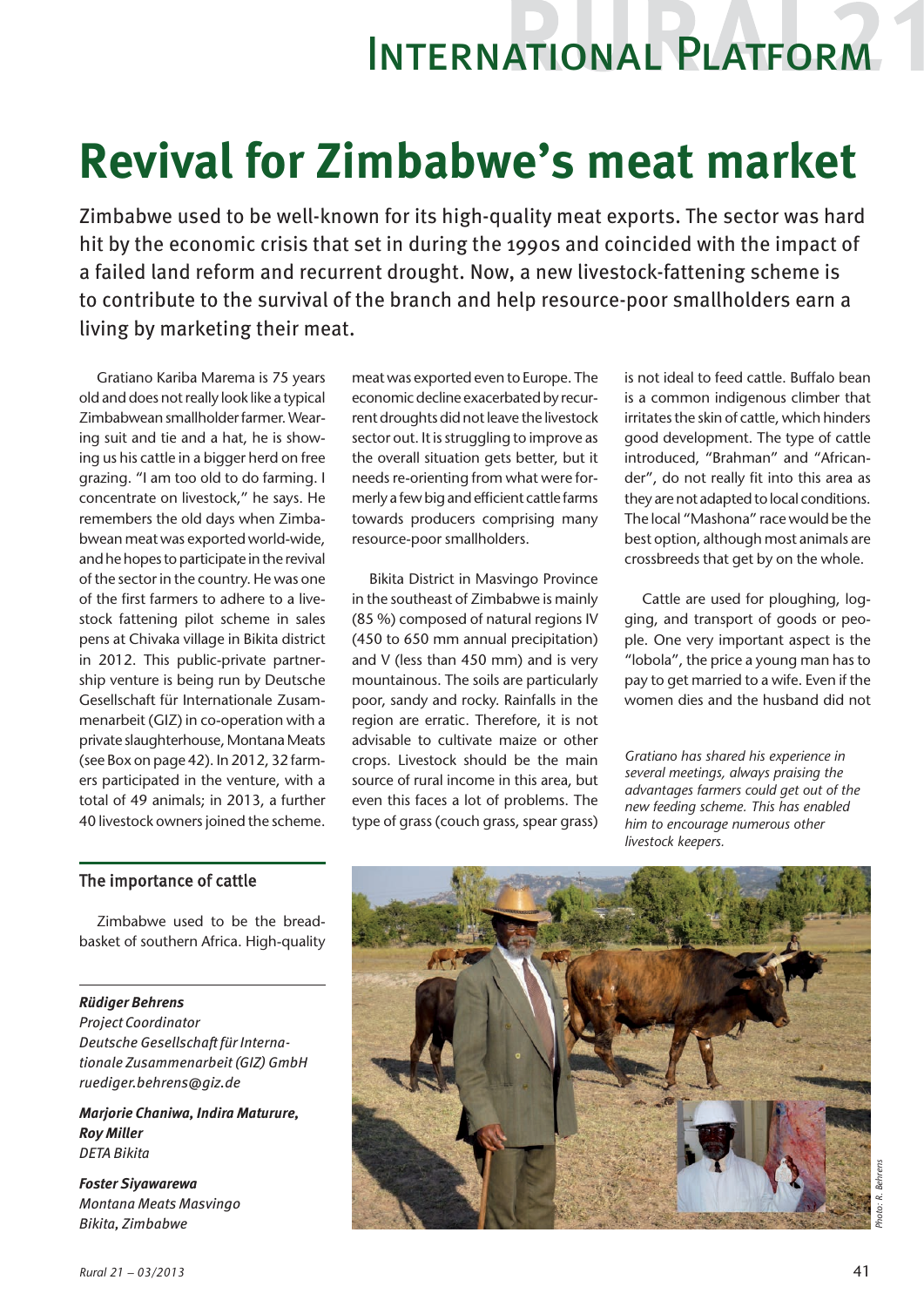## International Platform

pay cattle to her parents, he must do so before she is buried. Traditionally, cattle are slaughtered in August for hero's holidays, an important celebration remembering the fallen heroes in the liberation war, and for Christmas and New Year celebrations, when families gather together. Cattle also represent savings for most of the people, and are commonly known as the farmer's bank, which of course is not commercialised.

Throughout the year, but especially in the winter, a large proportion of the cattle delivered to abattoirs are not ready for slaughter. They lose condition starting from August up to November, when the rains start again. With the new green grass, they get better until April/May. Then both fodder and water become scarce. As, in general, cattle are only sold when the farmer requires cash, the animals delivered to abattoirs are of a poorer grade than they could be if they were considered as a revenue-generating resource rather than as a cash reserve. Consequently, the consumer is also adversely affected.

## $\blacksquare$  The project

The GIZ Food Security and Livelihood Project has been working in Bikita since October 2011. The interventions mostly cover poor rainfall areas with less than 650 mm of annual precipitation. Livestock rearing is recommended for these areas, but farmers still grow maize and

other crops. The limitations for livestock are water from June to November coupled with restricted pasture from August to November. Cattle lose weight and value, and some even die. The GIZ project supports the repair of dams and building of weirs and bush pumps that help solve the water problem. The support given to the feed pens is one way of reducing the pressure on the pasture through overstocking.

Due to the scarcity of natural pasture in August 2012, the GIZ project decided to contact the company Montana Meats, which had started a penfattening scheme in the neighbouring Zaka district in June 2012. A similar pilot was established in Bikita District.

## $\blacksquare$  Who is doing what?

Cattle are put in the pens for 60 to 90 days depending on their age and condition at inception. The younger ones and the highly emaciated stay longer. They are inducted using "Bimectin" injections, which will cure the worms, and a tag is put in the ear and a brand on the skin to identify the animals. This is paid by Montana Meats. The food, supplied by the private feed company National Foods, consists of molasses, yellow maize, cotton seed cake, grass, sugar cane, urea and others. This year, hay has been added to the diet to improve the fibre intake. It seems to be very convenient for the cattle.



#### **The private-sector partner**

Montana Meats Pvt Ltd is a company that purchases cattle throughout Zimbabwe, both for direct slaughter and for feeding before slaughter. Montana has feedlots, abattoirs and administration facilities countrywide, and logistics solutions are in place to facilitate the project. The company describes its aims as follows:

- $\blacksquare$  to establish a long-term partnership between the company and cattle producers
- $\blacksquare$  to offer a financial package that will enable the cattle producer to fatten his cattle to their full value without the initial burden of sourcing finance, and
- $\blacksquare$  to ensure a supply of good quality, healthy, nutritious, and safely monitored beef to the country.

Feeding and care remain in the hands of the farmers, as does ownership of the cattle until slaughter. They are assisted by a permanent caretaker employed by Montana Meats. The company also prefinances the feed. A beast consumes dry matter which is equivalent to three per cent of its body mass daily. The weight increases by one to two kg per day, and meat quality improves very much. Normally, cattle are on free range from June 1st and just feed on the scarce natural vegetation, so that they would not be marketable in the winter (dry season). Finally, Montana Meats pay Harare prices on the day of slaughter, in cash. Prices vary, going up from June to December and decreasing from January to May.

Each animal needs about 50 litres of water per day. Currently, GIZ is supporting Bikita district with the repair of two feedlots and assisting in water supply. In Chivaka, a former sales pen has been repaired. Water is pumped from the river by a mobile diesel pump; a weir will be constructed to store water over the dry season. In Demba village, 50 km away from Chivaka, another sales pen is being repaired, and a solar pump will be